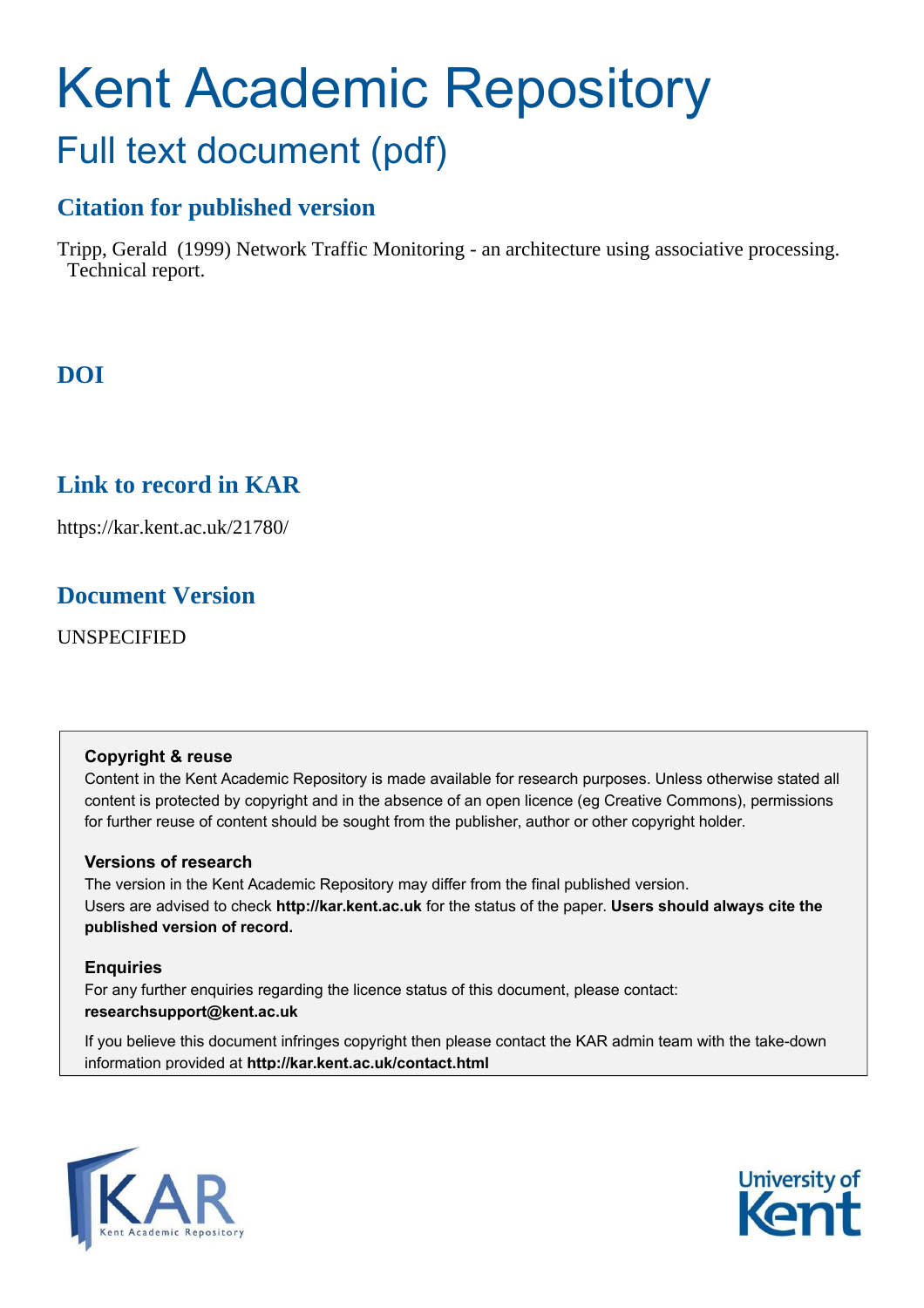## **Network Traffic Monitoring – an architecture using associative processing.**

Gerald Tripp

Technical Report: 7-99 Computing Laboratory, University of Kent

1st September 1999

## **Abstract**

This paper investigates possible associative processing architectures for use in the implementation of a real time network traffic monitoring system. The proposed solution is a simple associative mono-processor based on a small number of electronic components including state-of-the-art ternary content addressable memory. This would enable a large number of finite state machines to be implemented which could be used to track the activity of multiple data channels at several protocol layers. The system would receive a stream of packets of data from a network and could be programmed to generate output event messages consisting of selectively captured network data or other information.

## **1. Introduction**

This report looks at possible associative processing architectures for implementing a network traffic monitoring system. The aim here is to be able to collect useful traffic and other information from a computer network for further processing. To be able to perform this function, any processor needs to be able to follow operations on multiple traffic streams from the network – only passing on occasional packets and other data as required.

A previous report [1] looked at various methods for performing data reduction in network monitoring systems and made a proposal for a finite state machine (FSM) based system that used associative memory to provide the tables for generating next state and any FSM outputs. This report looks at how this can be extended to enable a system to be built that would enable a large number of finite state machines to be implemented which could be used to track the activity of multiple data channels at several protocol layers. The system would receive a stream of packets of data from a network and could be programmed to generate output event messages consisting of selectively captured network data or other information.

The remainder of this document is structured as follows. The next section gives a brief review of the proposal made in [1]. The third section looks at some of the problems with implementing multiple FSMs and introduces the concept of a hierarchical channel based system. Section four looks at the type of actions that we may perform including proposals for arithmetic operations and output event generation. The fifth section describes the various ways in which the network data may be accessed by the FSM. Section six looks at practical implementation issues and the final section looks at conclusions and ideas for further work.

## **2. Associative FSM Proposal**

The system proposed in [1] simply uses associative memory to implement the next state and output functions for FSM implementation. A benefit of this method of implementation is that it allows us to use a relatively large word of data from the network as input to our FSMs. As an example, a 32 bit input word would be perfectly feasible using current associative memory components. The type of associative memory used is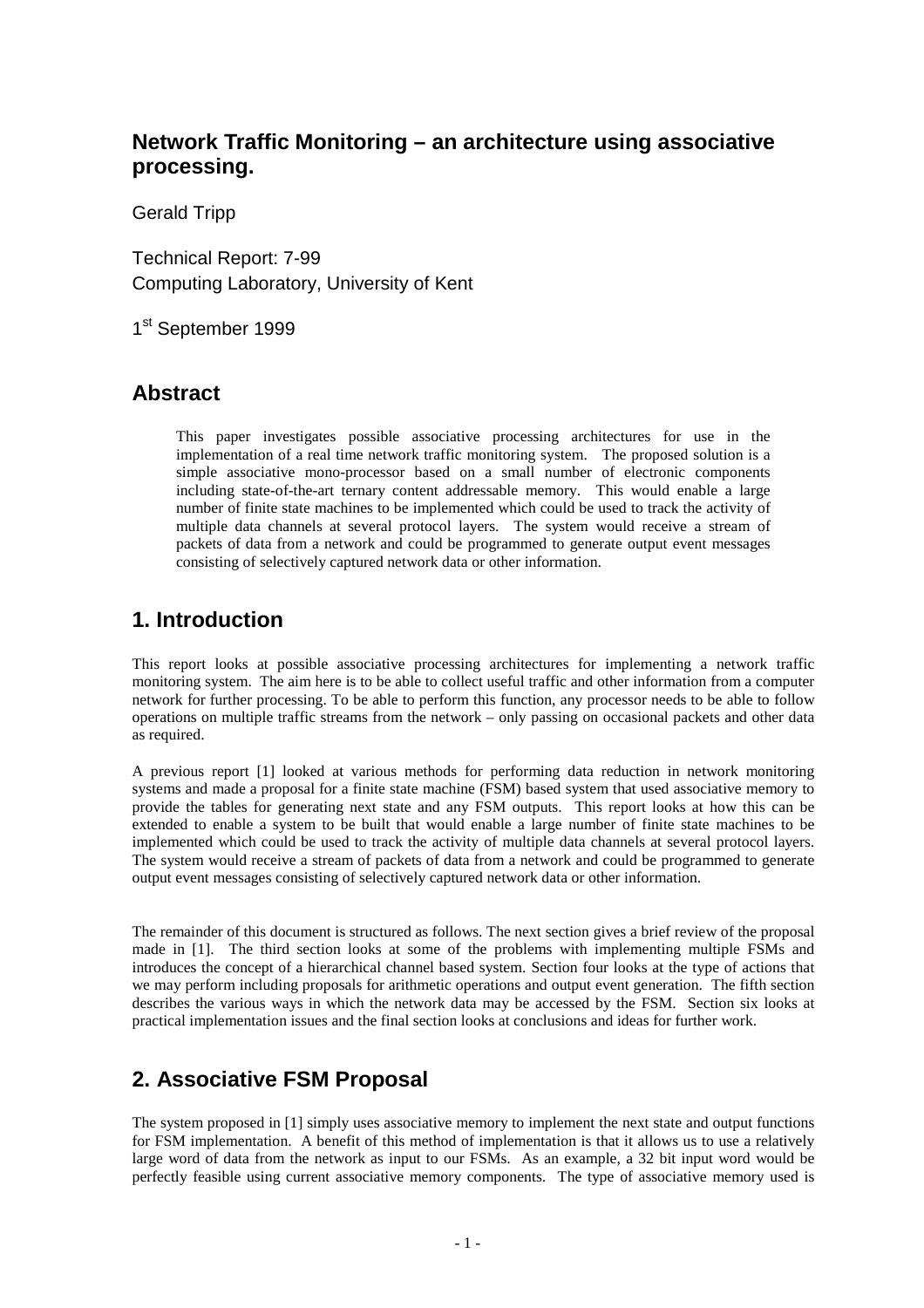ternary content addressable memory, sometimes referred to as functional memory [2]. This is useful as it allows patterns to be stored in the memory with each bit having a value of 0, 1 or don't care. The input value we are searching for is presented as a 'key' to the content addressable memory (CAM) along with details of which bits of the memory word should be used for the search. The CAM compares the key with all (pattern) words stored in memory and gives a Match/Fail result. For a match, the CAM either gives an address of the word or gives direct access to that memory location. If there are multiple matches, then the CAM will typically select the one with the highest priority – such as the one with the lowest (or highest) memory address.

We then implement our FSM by using the CAM to store a table of code words such as below:

|  | State | Data match pattern | Next state | Actions |
|--|-------|--------------------|------------|---------|
|--|-------|--------------------|------------|---------|

The FSM operates by presenting the current state and network input data as a `key', to the CAM. These values are compared against the State and Data match patterns respectively of each code word in memory. The highest priority code word to give a match will be used to generate the next state and the FSM output (the action). Hence we are able to generate a series of these code words that specify the operation of our FSM. One or more code words will be used for each current state, to specify the next state and actions for a variety of different values of input data. For each state, we will need to ensure that all possible combinations of input data values have been covered – this may require a code word for some states that matches don't care for all bits in the network data. As the matches are prioritized, care will need to be taken that the code words are stored in memory in the correct order  $-$  e.g. the don't care case will obviously need to be the lowest priority.

It is assumed that there will be an initial state that a FSM enters at the start of a received packet. The FSM will then operate by using as input, words of data from that packet. This could be all words from the packet in sequence, or the FSM itself might be able to select the data required. Each time a code word is retrieved from the CAM, there may be an associated action that needs to take place. The actions could be used for modifying the value of local variables – such as counters – they could modify the initial state that the FSM enters at the start of a packet and they might also generate an output event such as capture of the current packet.

## **3. Implementing Multiple FSMs**

Any monitoring system will typically need to be able to monitor traffic from a large number of streams. As an example, with ATM [3] we might have several AAL5 [4][5] frames that are being transmitted on different VCI/VPIs. We can build a simple FSM that can track the framing of an AAL5 frame. However if we try to do this for several streams at the same time, then combining the FSMs together will quickly give a machine with a very large number of states – it is far easier to have a separate FSM for each stream.

Assuming that this system is to be implemented with off the shelf components, we will be limited to the number of separate areas of CAM that we can use. If we assert that only one FSM can receive network data input events at any instance in time, then we can build multiple FSMs by having a single hardware implementation – but have numerous sets of state information for independent FSMs stored in RAM. For each FSM type, we will need a set of code words in CAM. Where there are several instances of the same FSM type, then these will often all be able to share the same set of code words – as the only state information is held in RAM.

Every instance of a FSM here is described as a **channel**, and each channel can have its own area of RAM in which its current state and other information may be stored. Each channel has a single FSM type, which is referred to as its **process**. Each process may have several channels. Any channel that needs to receive network input events will need to be selected as the current channel and its current state set from memory. When it has finished processing input events it will then be suspended awaiting its next invocation. The next state to operate in may need to be saved in its local memory.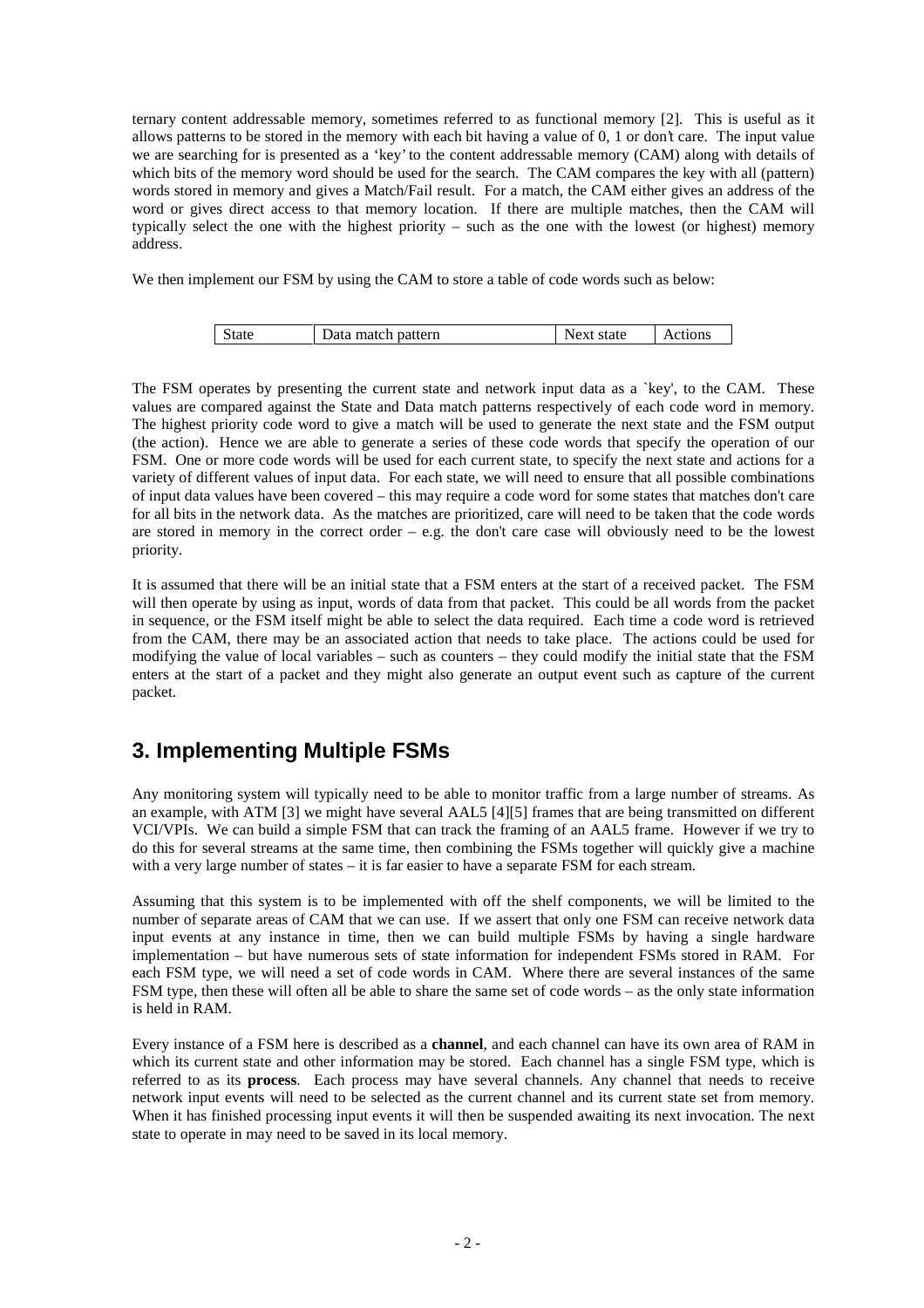#### **3.1 Selecting the current channel**

We need to specify next how a channel is selected. The simplest method is probably for the current channel to send an event to the channel that it would like to invoke. This could cause the new channel to become active and for the old channel to become inactive. The next state for the old channel could then be saved pending reception of another invocation event. Using this technique, we are able to have a number of processes, each dealing with different parts of a network packet. For example, separate processes could be provided to deal with each protocol layer.

To enable channels to send events to each other for various reasons, an event type can be included. This is specified in the send action and can become the current invocation event for the new channel. To enable the process of the new channel to test the value of the invocation event, it can be included as part of the search key for the CAM. Hence the new process could have a number of code words for its initial state, with different values for the invocation event. This can allow the process to take different actions in each case.

Following is an example of how we could select the required channel to handle a particular stream of data from the network. Some of the code words below expect the current invocation event to be *cell*, match various values of a network address field and have an action to select an associated channel. Other code words are used to catch various error conditions.

| Key          |       | <b>Search Result</b> |            |                                                  |
|--------------|-------|----------------------|------------|--------------------------------------------------|
| <b>State</b> | Event | Data Pattern         | Next state | Action                                           |
| Lookup       | Cell  |                      | Init       | Send(Event $\leq$ NewPacket, Channel $\leq$ 101) |
| Lookup       | Cell  |                      | Init       | Send(Event $\leq$ NewPacket, Channel $\leq$ 102) |
| Lookup       | Cell  |                      | Init       | Send(Event $\leq$ NewPacket, Channel $\leq$ 103) |
| Lookup       | Cell  |                      | LookupFail |                                                  |
| Lookup       |       |                      | Error      |                                                  |

(Note:  $X = Don't Care$ )

Here, the next state for the current channel is *Init*, unless the search for the network address fails, in which case we go to state *LookupFail*. If the current invocation event is not *cell* then we go to state *Error*. The next state for the new channel will be found in its local memory. It should be noted that in the three cases above, 'Send' would probably be invoking the same new process – although this does not need to be the case.

## **3.2 Hierarchical channels**

With some simple additions to the system so far described, we can make this channel selection system hierarchical and thus apply this to channels at higher protocol layers – such as IP addresses and TCP port numbers. The only addition we require here is to enable the current channel to be used as part of the key for searching the content addressable memory; this typically won't be used for much of the time except when performing this hierarchical channel look up. Using this simple extension, it is still possible for multiple channels to share the same process – the only additional requirement being a table of address lookup code words for each channel it is managing.

As an example, we can rewrite the table of code words above, assuming that we may be entering this process on one of three different channels (1,2,3), each relating to a different low level network address.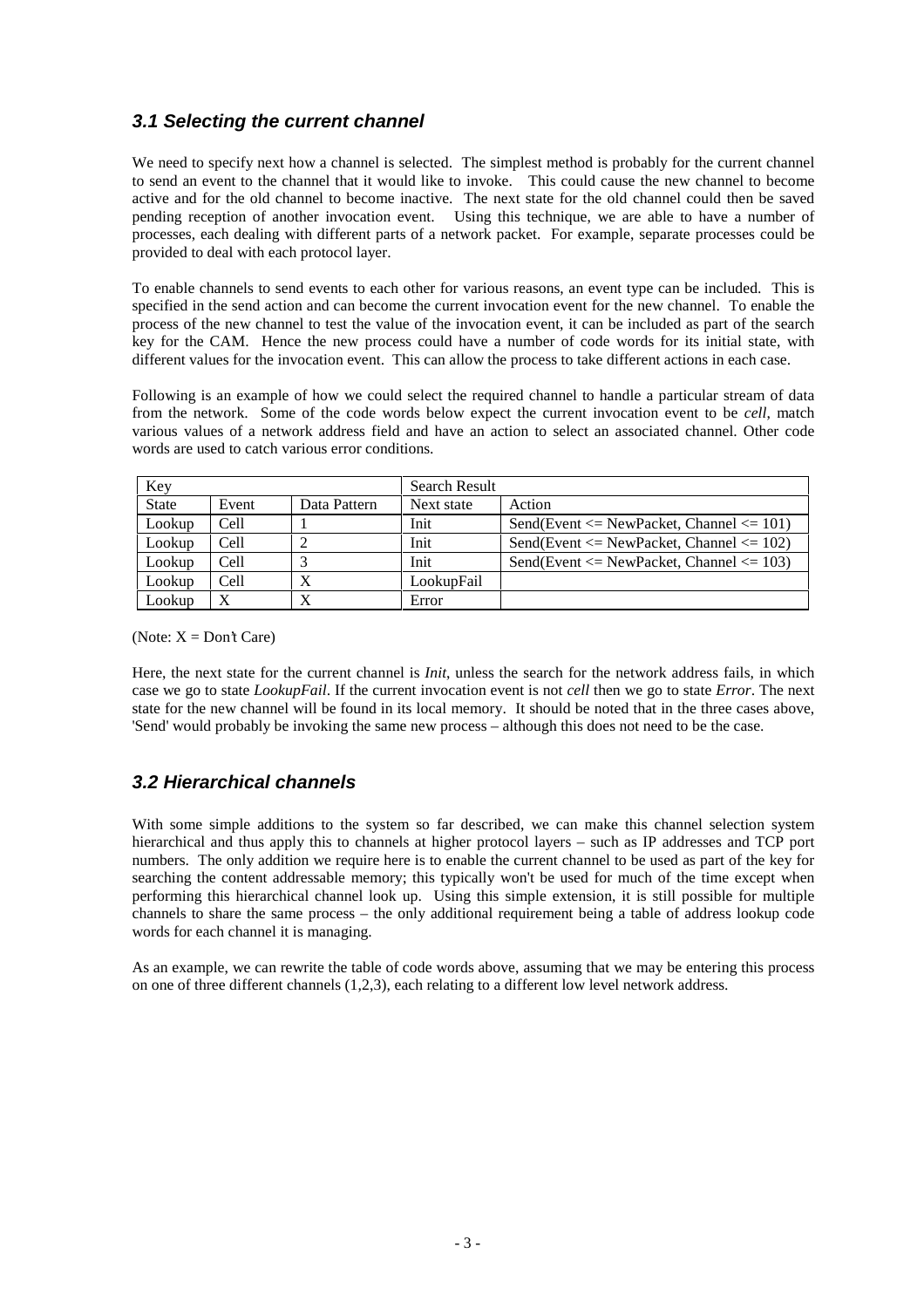| Key          |       |      |      | Search Result |                                                  |
|--------------|-------|------|------|---------------|--------------------------------------------------|
| <b>State</b> | Event | Chan | Data | Next state    | Action                                           |
| Lookup       | Cell  | -1   |      | Init          | Send(Event $\leq$ NewPacket, Channel $\leq$ 101) |
| Lookup       | Cell  | 1    | 2    | Init          | Send(Event $\leq$ NewPacket, Channel $\leq$ 102) |
| Lookup       | Cell  | 1    | 3    | Init          | Send(Event $\leq$ NewPacket, Channel $\leq$ 103) |
| Lookup       | Cell  | 2    | 10   | Init          | Send(Event $\leq$ NewPacket, Channel $\leq$ 105) |
| Lookup       | Cell  | 2    | 15   | Init          | Send(Event $\leq$ NewPacket, Channel $\leq$ 104) |
| Lookup       | Cell  | 2    | 16   | Init          | Send(Event $\leq$ NewPacket, Channel $\leq$ 108) |
| Lookup       | Cell  | 3    |      | Init          | Send(Event $\leq$ NewPacket, Channel $\leq$ 106) |
| Lookup       | Cell  | 3    | 5    | Init          | Send(Event $\leq$ NewPacket, Channel $\leq$ 109) |
| Lookup       | Cell  | 3    | 3    | Init          | Send(Event $\leq$ NewPacket, Channel $\leq$ 107) |
| Lookup       | Cell  | X    | X    | LookupFail    |                                                  |
| Lookup       | X     | X    | X    | Error         |                                                  |

Each of the channels selected above relates to an address pair. This scheme may be extended to handle addresses for multiple protocol layers, the only disadvantage being the potential size of the lookup tables that we may have to use.

In some cases we have network addresses that are larger than the word size used by our system, or we may have multiple address fields – such as source and destination address – within the same protocol layer. In this case we may need to use this hierarchical address look up within a single process. To allow this, we could introduce a new variable to modify and use as part of the search key. However, for the sake of efficiency, this can be done by changing the value of the current channel number within the process as we move through stages of hierarchical address lookup. This will need to be done vary carefully as we are also changing the current context – it appears appropriate to refer to this as a *Goto*.

#### **3.3 Procedure calls**

In many cases, after a process has finished reading network input data we may wish to return to the channel from which we were invoked. This may be particularly the case with network protocols, where after handling one protocol layer we wish to return to processing the layer below. Although we may know the process we wish to return to, we may not know which channel was involved – we may of course be running either process for any number of different channels.

Another issue is that of fragmentation. Other than at the lowest level, we may only have addressing information in the first fragment that forms a packet at a higher level. As an example using ATM, in the  $2<sup>nd</sup>$ cell of an IP frame we have no indication of the IP addresses to which the cell belongs. As there is no multiplexing of AAL5 frames on a single VCI/VPI, this cell must be the  $2<sup>nd</sup>$  cell for the IP frame that began in the previous cell on this VPI/VCI. We need to have a general method such that one channel may re-invoke the channel that was previously handling data for it at the next protocol layer above – both for the current packet and for subsequent packets if there is a longer duration relationship. Unfortunately, this may not be the channel that we actually sent an event to last time, as the process itself may have changed channels as part of an address lookup.

The proposal here is to introduce a form of procedure call. The procedure call takes as parameters, the number of the channel being called and an event type. For the sake of clarity, we define here the calling channel to be A and the called channel B.



**Figure 1 – Procedure call**

During the procedure call, channel A's: current channel, current event and the next state are pushed onto a procedure call stack. The next state referred to is the next state for channel A – which is the state it will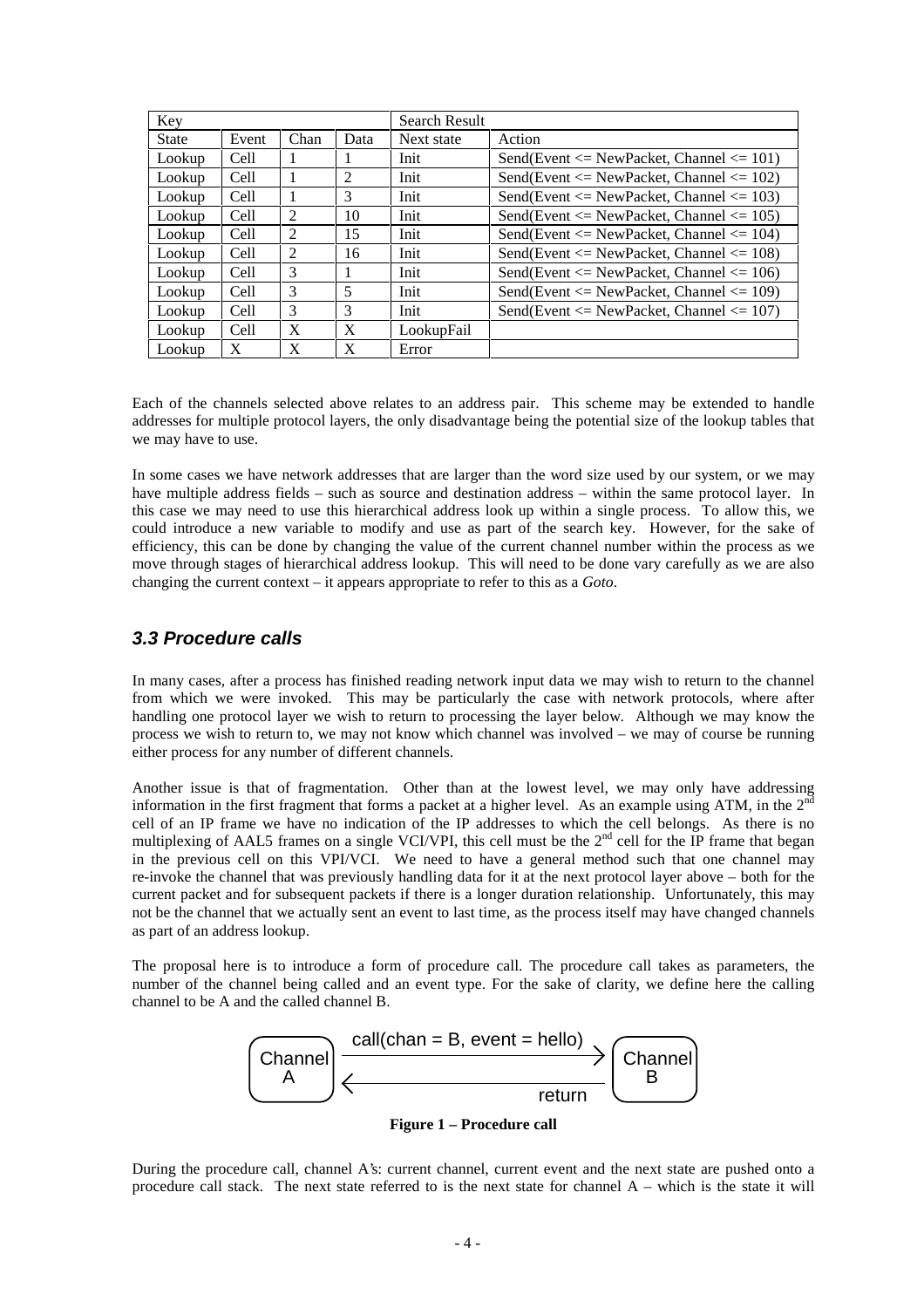return to after the procedure call. The procedure call will take us to channel B and the initial state will be loaded from memory in channel B. After channel B has finished it issues a return action. This causes the next state, channel and event for channel A to be restored from the stack. Channel B's next state is saved in memory at channel B as a new initial state. Channel B's channel number is also returned to channel A as an 'uplink' and can be saved in memory. This last action gives us a link forward up to the last channel we have returned from.

The final operation introduced here is that of an up-call. This is similar to the standard call action, but allows the value of channel to be provided dynamically from the calling channel's local memory. This will typically use the value returned by the last procedure called from this channel – although a channel could hold several 'uplinks' if required.

#### 3.3.1 Example of the use of channels and procedure calls

I look here at a simple program that counts the number of cells transferred between a group of three IP addresses – all carried over ATM on a given VPI/VCI. Here, the table entries for testing different addresses are all shown as part of the specification – in practice, we would probably generate these automatically. For the sake of simplicity, the code is shown as having random access into the contents of the cell. In a real implementation, the access to the cell contents might be implemented as sequential access as will be described later in Section 5.

The software operates on three protocol layers: ATM layer; AAL5 layer and IP layer. The first two layers each have a single channel that retains their current state. The IP layer has fourteen channels that relate to the various combinations of IP addresses and other channels that are not actually used to retain any significant state information but only as interim channels used as part of address decoding. Whilst performing this address decoding, the software uses a *goto* instruction to change the current channel number. This is to avoid the overhead of using the call instruction, which would require us to build up intermediate stages of return information on the stack.

The function of the software for each layer is briefly as follows:

- At the ATM layer, we call the AAL5 layer for cells that have the correct value of VPI and VCI. The invocation event is *streamf* for cells with the end of frame marker set and *stream* for the others.
- At the AAL5 layer, we call into the preamble stages of the IP layer for the first cell in the AAL5 frame and then make an up-call for the subsequent cells in the frame.
- In the IP layer, for the first cell of a packet, the preamble stages perform the selection of the appropriate channel for the given IP address pair and then generate an output event consisting of the current cell and the old value of *cellcount* for this IP address pair. Each channel maintains a counter of the number of cells that have been transferred between the given IP address pairs. Finally a call back channel is returned for the AAL5 layer to call for subsequent cells in this frame.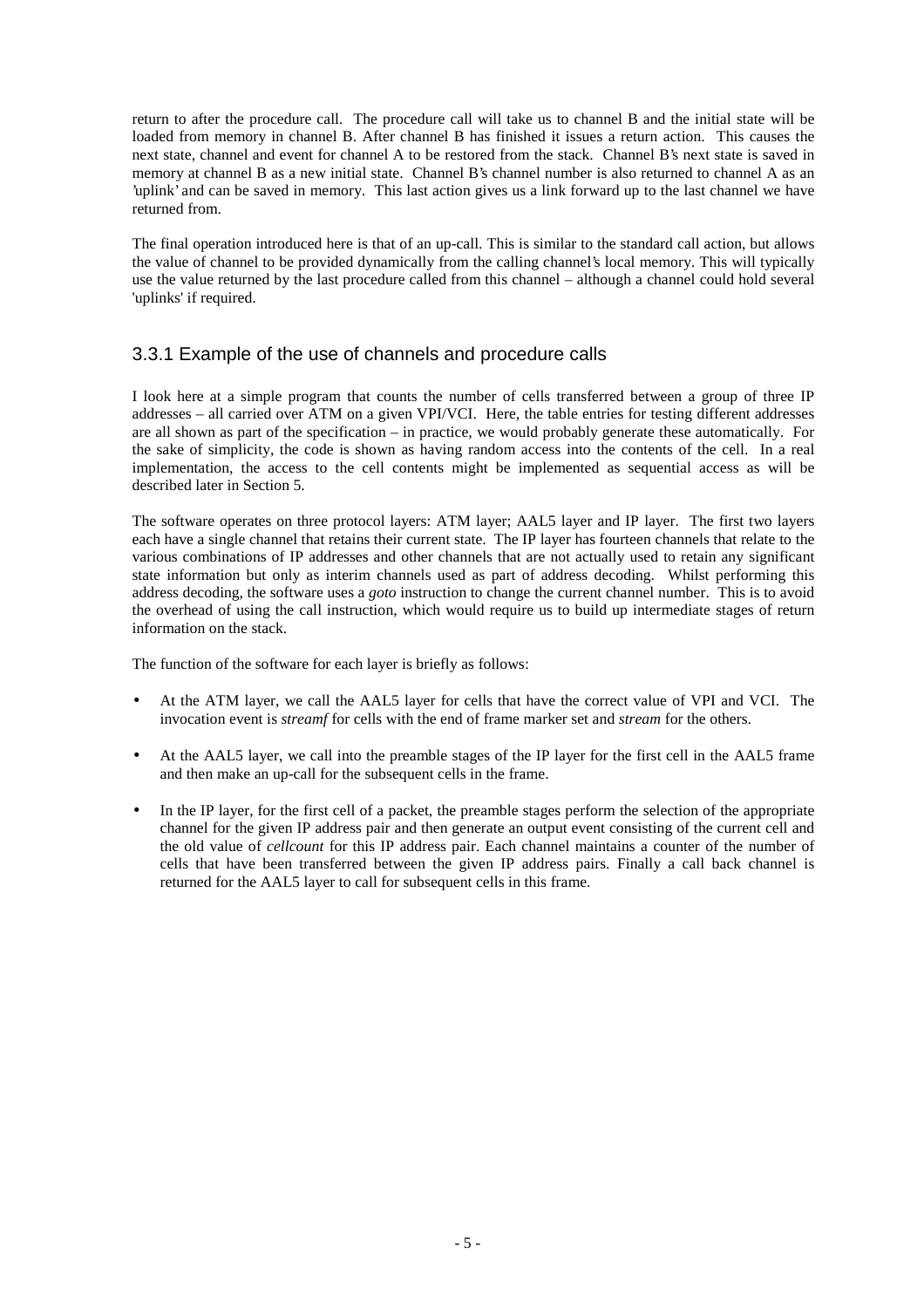The program below consists of code fragments written in a pseudo code, based partly on VHDL syntax. For each process, cs represents the current state and ns represents the next state. Only one channel is active at a time and the process for that channel will determine how it changes state.

```
 -- process for cell level, channel 1
cell: process( cs, data )
begin
    case cs is
       ATMCRI.I. = >if (data.vpi = 1) and (data.vci = 15) and (data.pti /= Tail) then
                 -- Cell
                 ns <= ATMEND;
                call(char \leq 2, event \leq start);
             elsif (data.vpi = 1) and (data.vci = 15) then
                  -- Last cell in an AAL5 frame
                 ns <= ATMEND;
                call(chan <= 2, event <= streamf);
             else
                 -- cell not on correct VPI/VCI
                 ns <= ATMEND;
            end if;
         -- cell processing complete
       ATMEND =>
            Action(Get next cell);
            ns <= ATMCELL;
    end case;
end process;
-- process to decode AAL5 framing, channel 2
-- all cells on appropriate VPI/VCI
AAL: process( cs, data )
begin
    case cs is
        AAL5IDLE =>
            if (event = stream) then
                 -- first cell of AAL5 frame
                 ns <= AAL5IPEND;
                uplink := call(chan <= 3, event <= first);
             else
                 -- first and last cell of AAL5 frame
                 ns <= AAL5END
                 uplink := call(chan <= 3, event <= first);
            end if;
        AAL5IPEND =>
            ns <= AAL5BODY;
            return;
        AAL5BODY =>
            if event = stream then
                 ns <= AAL5IPEND;
                upcall(char \leup{uplink}, event \leq body); else
                 ns <= AAL5END;
                 upcall(chan <= uplink, event <= body);
            end if;
        AAL5END =>
            ns <= AAL5IDLE;
            return;
    end case;
end process;
```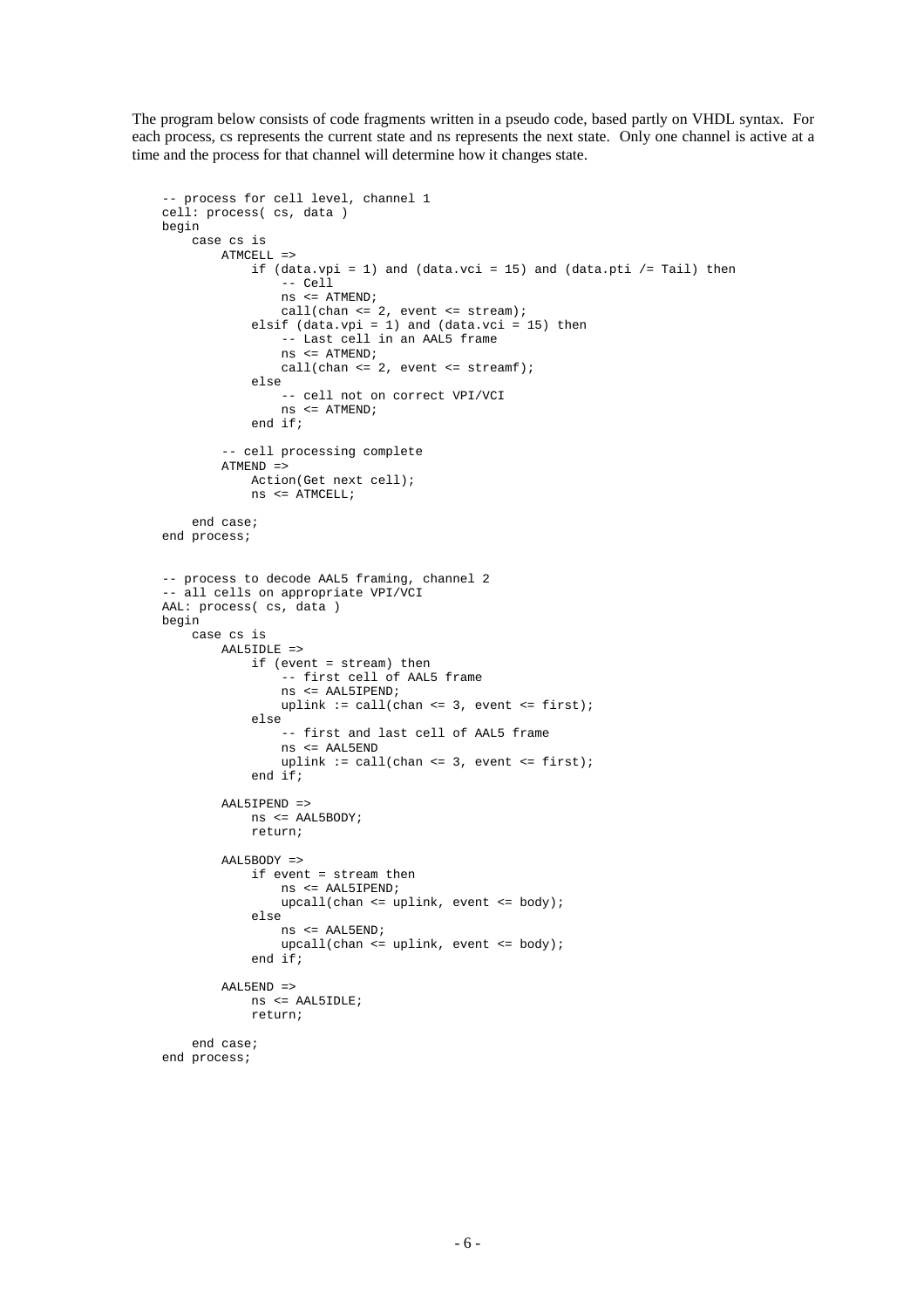```
 -- process to look up IP addresses and count cells
IP: process( cs, data )
begin
    case cs is
         -- first cell of an AAL5 frame, channel 3 (check IP source)
        IPSRC =>
            if event = first then
                if data.ipsrc = IP1 then
                    ns <= IPDST; goto(chan <= 10);
                 elsif data.ipsrc = IP2 then
                   ns <= 1PDST; goto(chan <= 20);
                 elsif data.ipsrc = IP3 then
                   ns <= IPDST; goto(chan <= 30);
                 else
                    ns <= IPNONE; goto(chan <= 4);
                end if;
            else
                ns <= IPSRC;
                return;
        end if;
        -- not one of the IP address pairs we were looking for, channel 4
        IPNONE =>
          ns <= IPNONE;
          return;
        -- first cell of an AAL5 frame, channels 10, 20, 30 (Check IP destination)
        IPDST =>
            if (chan = 10) and (data.ipdst = IP1) then
               ns \leq IPCELL; goto(chan \leq 11);
           elsif (chan = 10) and (data.ipdst = IP2) then
               ns <= IPCELL; goto(chan <= 12);
           elsif (chan = 10) and (data.ipdst = IP3) then
               ns \leq IPCELL; \gammaoto(chan \leq 13);
            elsif (chan = 20) and (data.ipdst = IP1) then
               ns <= IPCELL; goto(chan \le 21);
            elsif (chan = 20) and (data.ipdst = IP2) then
               ns <= IPCELL; goto(chan \leq 22);
            elsif (chan = 20) and (data.ipdst = IP3) then
                ns <= IPCELL; goto(chan <= 23);
            elsif (chan = 30) and (data.ipdst = IP1) then
               ns \leq IPCELL; goto(chan \leq 31);
           elsif (chan = 30) and (data.ipdst = IP2) then
                ns <= IPCELL; goto(chan <= 32);
             elsif (chan = 30) and (data.ipdst = IP3) then
               ns \leq IPCELL; goto(chan \leq 33);
             else
                ns <= IPNONE; goto(chan <= 4);
             end if;
        -- cell on a known IP address pair, chans 11, 12, 13, 21, 22, 23, 31, 32, 33
       IPCRLI = > -- First cell, generate an output event with a copy of the cell and the old
             -- value of cellcount for this channel.
            OutputEvent(Currentcell, cellcount);
            ns <= IPCELL2;
        IPCELL2 =>
            cellcount := cellcount + 1;
            ns <= IPCELL2;
            return;
    end case;
end process;
```
#### **3.4 Dynamic Channels.**

A difficulty with the system proposed so far is that it requires all of the addresses relating to channels to be known in advance at specification time. This may be unrealistic, as we may not know what data is travelling on a network until we start monitoring it. The addresses may also be rather transitory. Web access for example is likely to produce multiple TCP connections to changing destinations. Because of this, the monitoring system itself needs to be more dynamic and change if required with network conditions.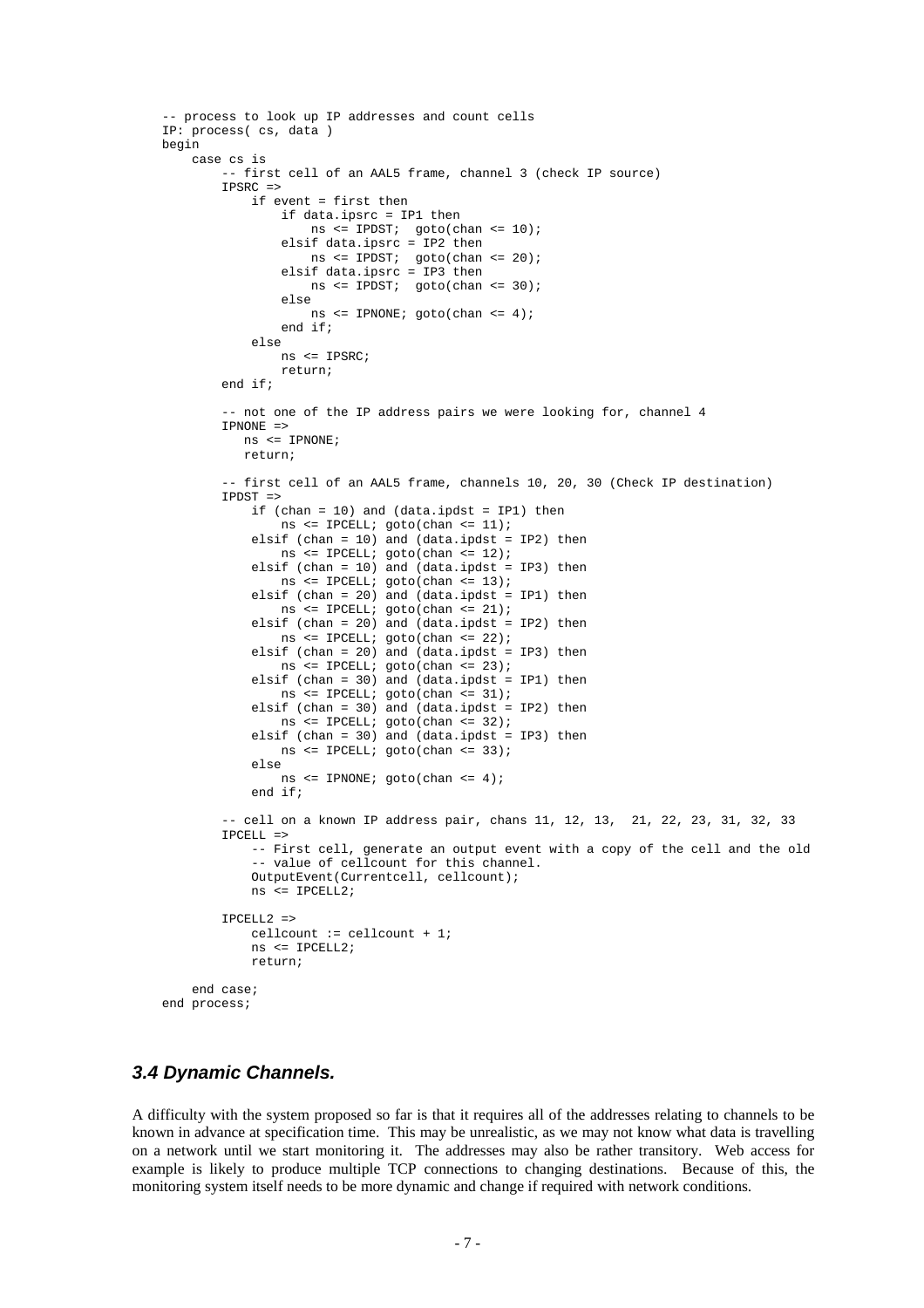At a low level, we may wish to just give a series of masks and collect all data that matches the masks. For example we could capture all IP frames to/from a given IP address. If we wish to try to investigate the operations of protocols such as TCP, we need to ensure that we have properly de-multiplexed the various streams – each of which may need to retain its own state information. To do this we need to be able to identify individual streams as they are created. We could do this by reporting new streams back to a control processor and allowing it to generate a new program. This however is likely to be slow and may risk losing the very data that we are trying to capture. An alternative method is to allow the program to create new channels dynamically, along with new CAM entries to invoke them. Such a system that allows a program to modify itself will obviously need to be well managed.

#### 3.4.1 Creating a new channel

To create a new channel dynamically, we need a certain amount of information about the channel type required. Primarily, this is the process that the channel executes and also how and when it should be invoked. The latter details are the concern of the calling process and this will need to provide some form of template for the code word to perform the invocation. The code word template will need to be updated with information concerning the state, channel, event and data to use for the search fields and also any details such as the new channel number for the code word result. This new code word will need to be written into the content addressable memory in a position that gives it the correct priority with respect to other code words for that state. In terms of instantiating a new channel, we will need to select an unused channel [number] and update this to point to the required process. The new channel can then be invoked and required to initialize itself.

#### 3.4.2 Simple channel allocation system

As an initial study, I cover here a simple dynamic channel system that has a fixed number of channels allocated for each process and a set of pre-allocated static entries created to invoke these from the calling process.

The method proposed here is that processes may have a number of *place holder* entries for code words that are already associated with pre-allocated channels and contain appropriate actions – but are flagged in such a way that the CAM will ignore these during a standard search. If the search for a data value (or channel) fails, then the final entry for the given state can be an *allocate* instruction. This can search for one of the appropriate spare entries with the same value for state and update this with the values used for the current search. The entry can then be flagged as active. Any bits originally specified as don't care can be left unchanged – thus allowing the template to determine which fields will be used in a search. The action associated with the new entry can then be executed as if it had been found during the original search – this is likely to be a *Call* or *Goto* instruction.

To enable this system to operate for a period of time, we will need to free channels that are no longer required and de-allocate their invocation code word. A special return instruction could be implemented that performs a return from the current channel and also de-allocates the code word that took us into that channel. In practice, the major problem may be how to know *when* channels should be de-allocated. The whole topic of garbage collection needs further work and I plan to cover this in a later paper.

## **3.5 Summary**

As can be seen, the introduction of channels and procedure calls has made quite a departure from a standard FSM and moved more towards a programming style of implementation. It is for this reason that I use the term **process** to refer to the FSM.

The system proposed has a number of special actions that control the scheduling of processes. These may need to be altered and extended as a result of experience. Those proposed so far are: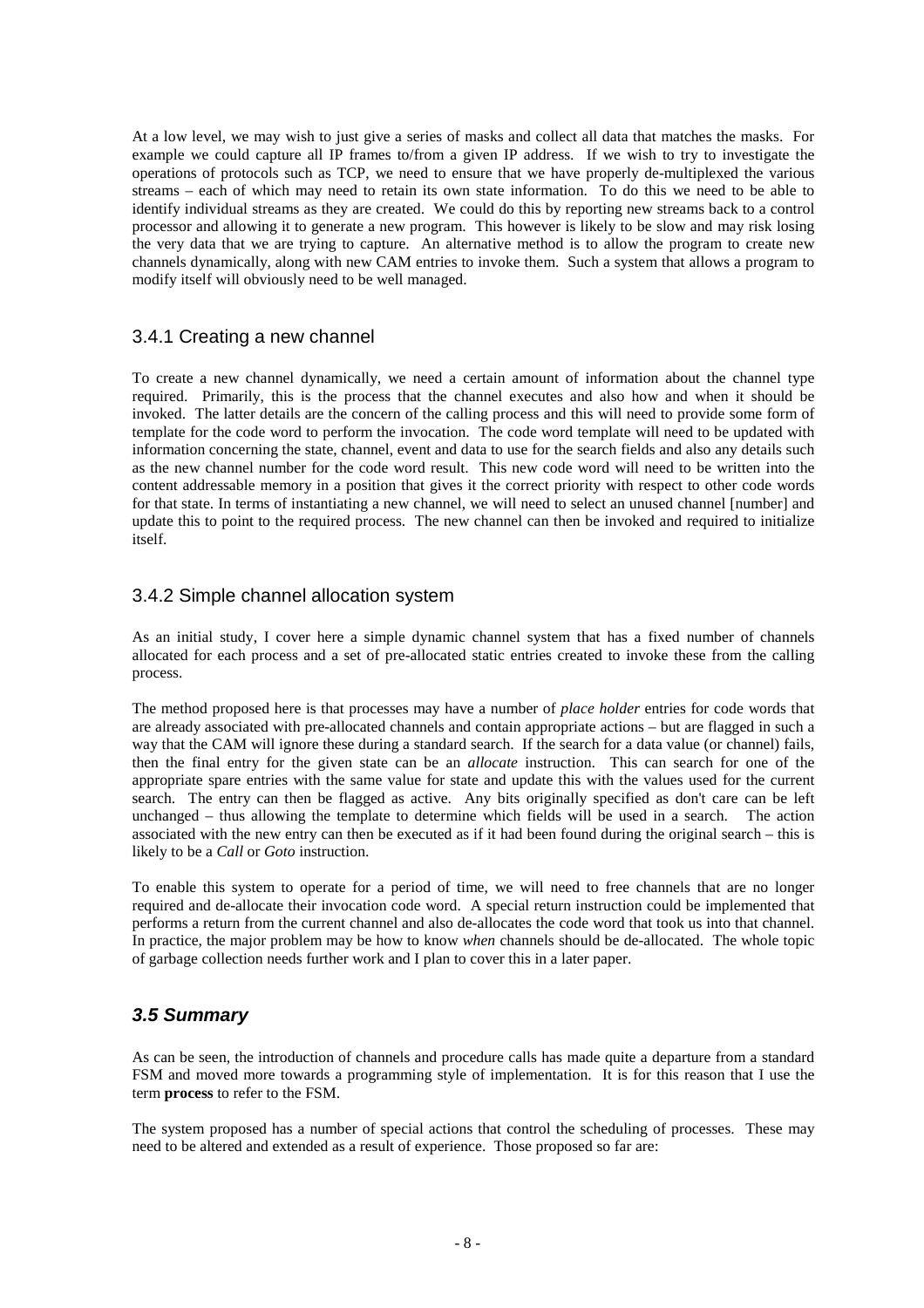- Send(event, channel) Send event to channel and reschedule
- Call(event, channel) As send, but wait for return and reschedule calling process
- **Property** Return to calling process
- Upcall(event, \*channel) As call, but use run-time value for channel number from memory
	- Goto(channel) Change channel within a process. (Next state refers to **new** channel.)
- Allocate Create a new code word and execute it
- Dreturn As return, but de-allocate the code word that invokes the process

As well as the above, there will also need to be other actions that can be performed to enable the implementation of arithmetic operations and generation of output events. This is covered in the next section.

## **4. Actions**

The previous section looked at examples of actions concerned with process scheduling, however, a number of different types of action could be associated with each code word such as given below.

- **Scheduling**
- Data flow
- Arithmetic operations
- Output event generation

The actions controlling data flow are required to determine which data items from the packet are used for searches. Some systems might not allow any control over this at all, whereas others may enable specific data items to be used. This topic is covered in more detail in the section 5.

## **4.1 Arithmetic Operations**

It is likely that processes may wish to perform simple arithmetic operations, such as addition and subtraction – if only to enable counters to be implemented. In the last section, it was proposed that each channel should have an area of local memory in which to store information specific to that channel, such as current state and other variables. In addition to this, it may also be useful to have some global memory that is accessible by all channels. It is proposed here that a simple three-address architecture processor instruction could be used as an action and that this should have access to both the global memory and also the memory local to the current channel. A three-address instruction is proposed to allow most simple operations to be performed in a single action. This should allow as a minimum: add, subtract and move operations. Some provision should also be provided for immediate values to be used. To ensure that it is possible to fit such an instruction into the CAM result field, it may need to share a single immediate field with other actions and it may need to keep the memory address fields used relatively small.

In addition to simple arithmetic operations, there are likely to be functions that are specific to the network or communication protocol – such as calculating a CRC. It is envisaged that special hardware would be provided to assist with the performance of these functions, probably operating in parallel with other processor activity.

## **4.2 Output event generation**

In his dissertation, Richards [6] uses event messages for the input and output of his FSMs. These event messages contain a length, type, timestamp, sequence number and an optional data field. At the lowest level he uses these to carry packets of data from the network to an initial FSM. Output from a FSM is also an event message and these can be inputs to other FSMs. The type field specifies the event being generated and also identifies how the data field should be interpreted.

For the inter-FSM communication within the processor described here, events are also used for scheduling – although in this case all the event consists of is an event type and a channel to which it is sent. Any of these FSMs could potentially wish to send event messages to other *external* FSMs – this might consist of multiple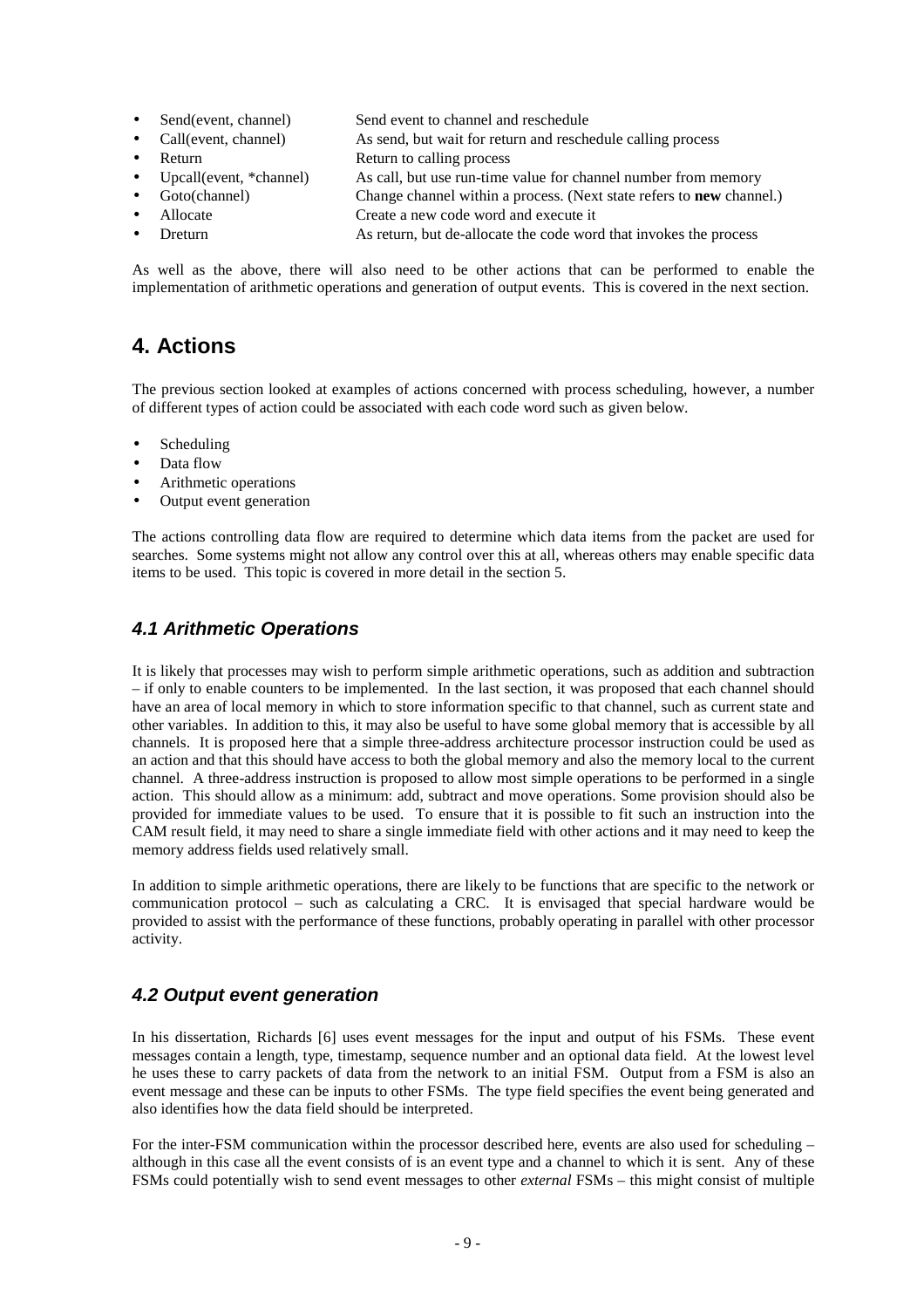event messages from multiple channels for a single received network packet. These *external* event messages could potentially contain data from one or more packet, statistical information or just notification of an event.

In any hardware implementation, if we wish to operate in real time then we may need to restrict the complexity of the events we are able to pass around the system. The type of output events actually supported by a particular system is likely to depend on the amount of resources available and the likely performance overheads involved. There are a wide variety of possibilities and I identify a few example solutions below with their pros and cons.

1. Any number of processes can generate event(s) of any format for a single packet.

Perhaps an ideal solution, however we need to consider the overhead in creating the event message and the data paths involved in getting the messages to an output port.

2. Any process can generate short fixed length event messages consisting of a few words of information, plus one process is able to generate a data event message that includes a sequence of words from the current packet.

Possible compromise. The short event messages could be generated sequentially by any process that wishes to create them  $-$  if we have a resource conflict then it should be permissible to wait for a few clock cycles for the previous message to complete. The data event message could be created by separate hardware that operates autonomously.

3. Single output event message consisting of the current data packet, plus a fixed number words of data.

Allow any process to decide whether we wish to generate an output event. Simple to implement in hardware as this may be implemented as part of the flow of network data through the system. May be common to keep entire packets of data if we are filtering out packets to be processed in more detail elsewhere. However, the disadvantage is the requirement to output a whole packet, even if we only wish to send a short event message containing little or no data from the network.

Of the above, solution 2 looks like a good compromise as it gives autonomy to individual processes to be able to generate events. For a first implementation, solution 3 could be a possibility if resources were limited.

## **4.3 Summary**

There are a number of actions which we may wish to specify as part of the result from the CAM search. These can consist of control over scheduling, network data flow, arithmetic operations and generation of output events. In any implementation there may be restrictions over the combinations of these that may be specified as a single action. There may be resource conflicts over use of memory for example, and because of this it might be appropriate to allow a single "instruction" that specifies one of a number of possible tasks including a scheduling or an arithmetic operation. Depending on the word size of the result from CAM, there may also need to be some compromise over the size and number of separate fields used to specify the Action. This may imply that fields may need to be shared between separate operations.

The CAM result word is likely to be structured in a similar way to a micro-instruction. In the first instance, micro-programming tools could be used for software development – although in the longer term, custom compilation or synthesis tools will be required.

## **5. Network Data**

There are two basic methods that we can use to access the content of a packet to provide words of data to use in CAM search operations. We can provide random access into the body of the packet or we can provide sequential access. The choice of the access method may depend on the programming environment required and also on the resources that are available for the hardware design. The two methods of operation are outlined below.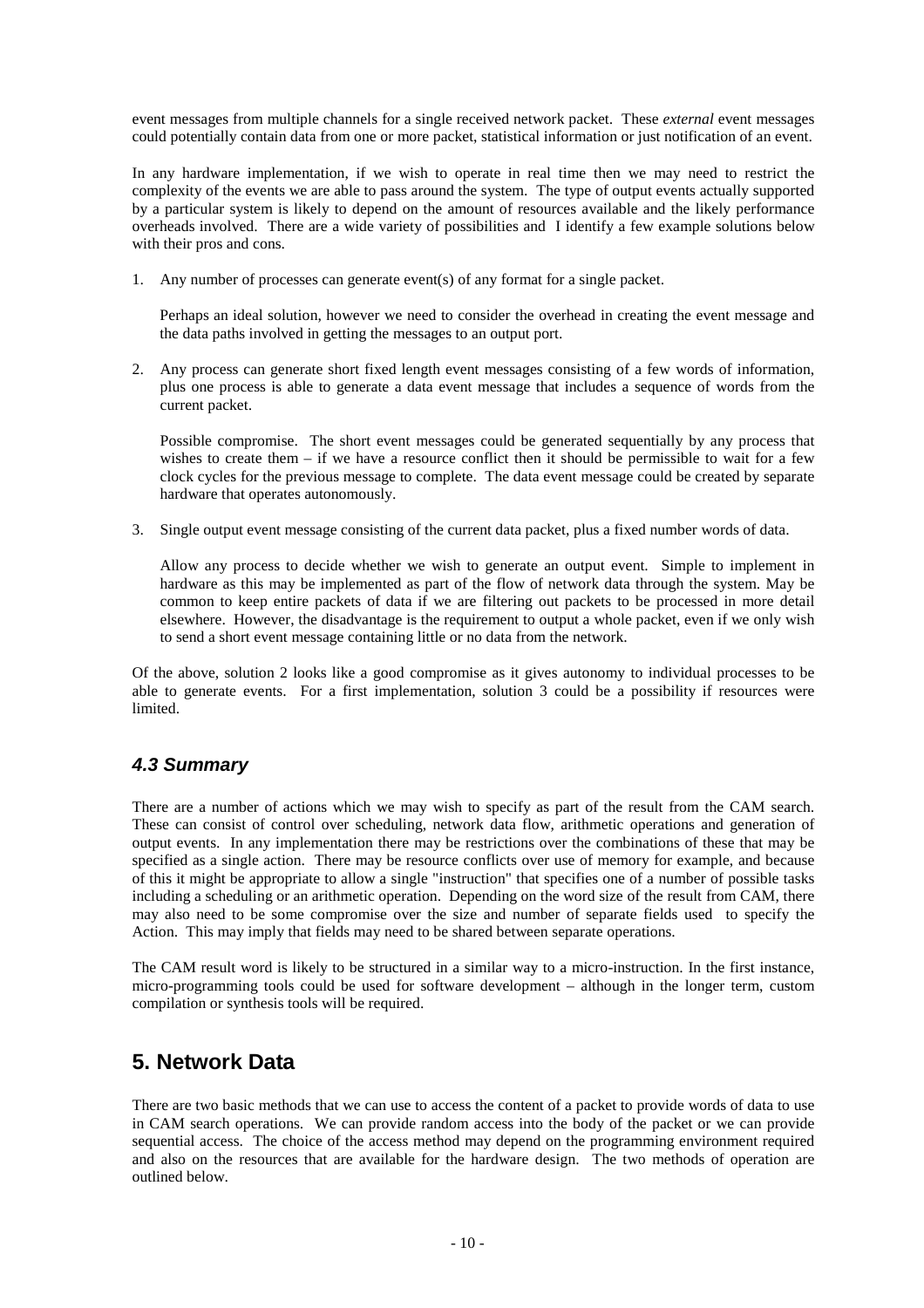## **5.1 Sequential Access**

This is a common method of handling network data in hardware. The network data flows into the system via an input port and is only accessible by the processor in sequence. To avoid the processor needing to operate at exactly the same clock rate that the data arrives from the network, we may need to use some FIFO buffering to provide input queues. If the processor is fast compared to the network, then this means that the processor may examine each data item many times if required. We may also be able to choose which words from memory we wish to use  $-$  i.e. skipping those that we are not interested in. The action that is generally not available is that of rewinding the data stream and looking at a previous data item that has already passed.

One of the benefits of using sequential access is that we do not need to be able to store the whole of the packet that we are processing – storage can be a problem with some combinations of network and hardware implementation.

In terms of programming, sequential access can be difficult to use. We can move forward through the data using positive relative movements, although this requires us to know where we currently are. In general this probably requires us to always enter a process pointing at a particular word of data. As an alternative we could use an absolute movement – to go to a particular position within the packet.

## **5.2 Random access**

In this case, the whole packet is stored in memory and may be accessed by the processor in any sequence. This can make programming a lot easier. However in some circumstances a process may not know where its data begins within the packet – e.g. if lower protocol layers have variable amounts of header information. In these cases it may be necessary to provide an index register that points at the start of data for the current process. The index register may need to be updated on a procedure call and the old value held on a stack awaiting a return.

The disadvantage of providing random access is that we need to have enough memory within or closely coupled to the processor to be able to hold any packet received. This may not be a problem with networks such as ATM, because of the small size of the cell. However with other networks it may be possible to receive packets with a variable length and with a large maximum packet size. Ideally, we would like to store the packet within the processor. However for some hardware implementations – such as with some FPGAs – the maximum packet size may be too high to allow this. Newer generations of FPGA are being produced with significantly larger amounts of memory, so this may be less of a problem now than it was in the past.

Another problem is that our memory needs to be multi-port. Access to the memory is required by the processor itself and also for network data input and output event generation. In practice a dual ported memory may be suitable by using one port for the processor and one to share between network data input and output event generation. The packet memory is likely to need to hold at least three packets – one for input of the next packet, one for the current packet being processed and one for the previous packet in case it is (still) required for output event generation. The memory can be managed easily by splitting this into pages, each of which can hold a maximum size packet.

## **5.3 Word size and alignment**

To provide a high throughput, it is advantageous to use a relatively large word size for the network data – such as 32 bits wide – and also a high clock speed. This may run at a higher throughput than the data input from the network and hence require input FIFO buffering to provide rate adaptation and also to change the word size if this is required. Ideally, it would be useful to provide the input buffering within the processor itself to avoid external fast, wide data paths.

A problem with using a large data word for the network data is that depending on the format of the packet, words of data within the packet may not fall on the word boundaries introduced at the input FIFOs. In general, protocol designers try to avoid this problem as it can also generate problems for programmers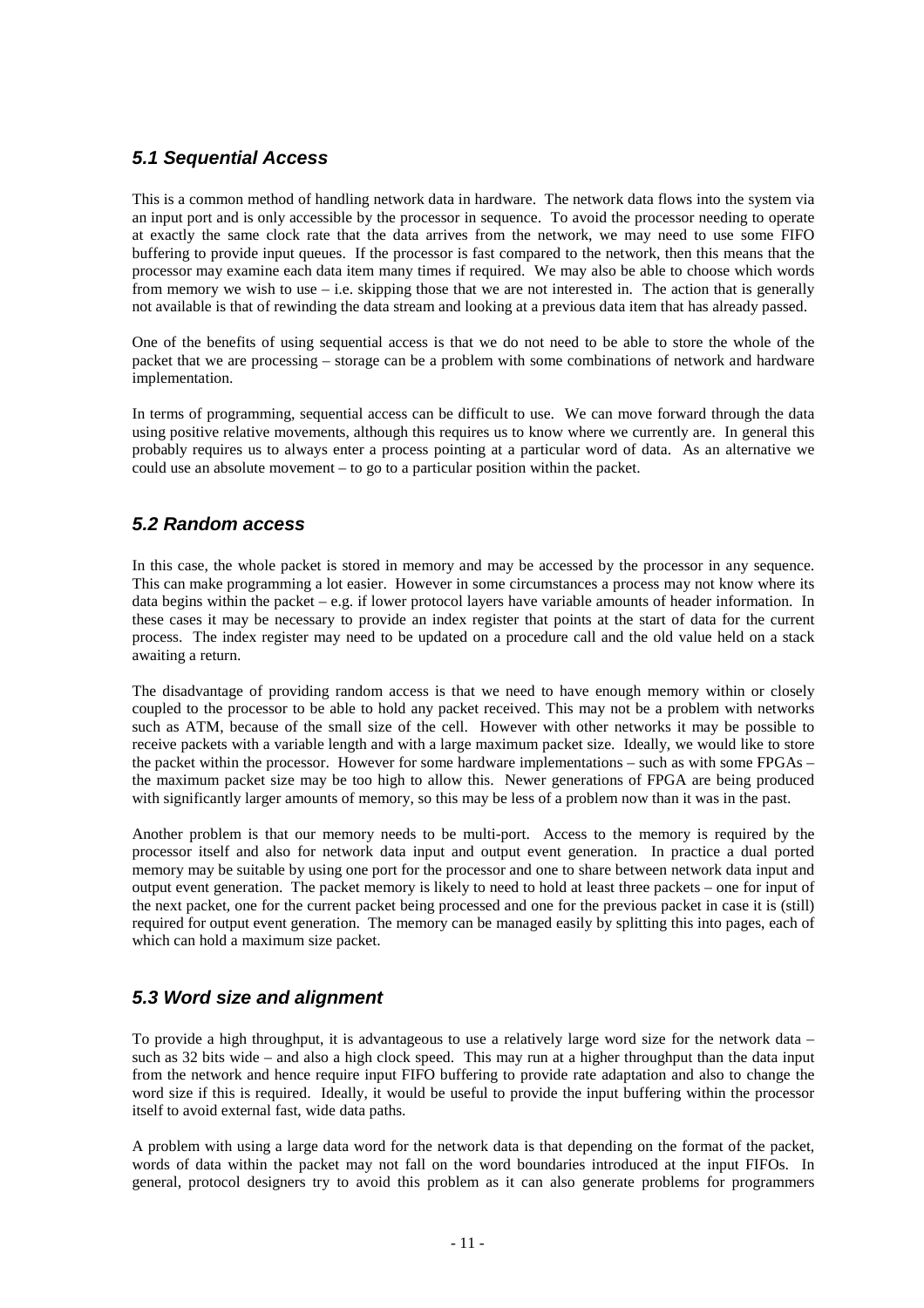writing protocol software. However to ensure we are not caught out by this problem, we may need to allow the data to be accessed on any byte boundary – this may require us to read two words of data and use a barrel shifter to extract the required word of data.

## **5.4 Caching**

To improve performance, it may be necessary to provide a caching system to enable the required word of network data to be accessed quickly. This is particularly the case with sequential access systems as there may be delays in moving forward along the stream of data. A simple method of caching that we can provide here is to cache the current item being accessed and a number of subsequent words in the data stream. As the program moves forward along the data stream, we can discard old items from the cache and fill with new items from the network. This should enable us to access a number of different words directly that we are likely to require next. If we assume that the packet usually keeps to the same word alignment, then we could cache only words at the current word alignment – although this means there will always be a cache miss if the program moves forward to a different word alignment.

## **6. Implementation Issues**

From an engineering viewpoint, designs are only *really* interesting if you can build them ! I look here at some of the practical aspects of this type of processor architecture and argue that it should be possible to build a practical system such as discussed in this paper using components that are currently available or which should be available shortly.

## **6.1 CAMs, keys and actions**

A significant change recently has been the availability of fast, moderately large, ternary CAMs. One such component is the NL85721 from Netlogic [7], which at the time of writing is available as samples. This CAM is 8K x 128 bits and has a 64-bit bus to carry the key or results of a search. The 128 bit word can be partitioned as required, however for best performance we can use this with a key and result field each <= 64 bits – such that we can carry the data over the bus in a single clock cycle. This CAM will run at clock rates of up to 66 MHz, although due to pipelining it takes a few clock cycles between searching with the key and receiving the associated result.

Using a 64-bit key, we can have a 32-bit data key and still have 32 bits to divide between state, channel and event. If we use 12 bits for each of state and channel, then we can define some very large FSMs and also up to 4096 channels. 8K words relates to a lot of FSM, however the space is used up quite quickly if we wish to have a large number of channels – as we need at least one code word for each channel we wish to invoke.

With a 64 bit result, we can specify new values for state, channel and event. We should also be able to specify a number of different possible actions although possibly not all combinations together. A logical split may be to have an instruction that specifies a scheduling, arithmetic or output event operation and then to have separate control over data flow.

## **6.2 Conventional Memory**

Conventional memory can be implemented using standard synchronous static memory components. These are readily available that operate at clock rates of 100 MHz or even higher. If it was acceptable to have a small amount of memory for each channel, then a basic system could be constructed that used a single 64K x 32 bit memory chip. This could provide – for example – 16 words of local memory for each of 4095 channels + 16 words of global memory.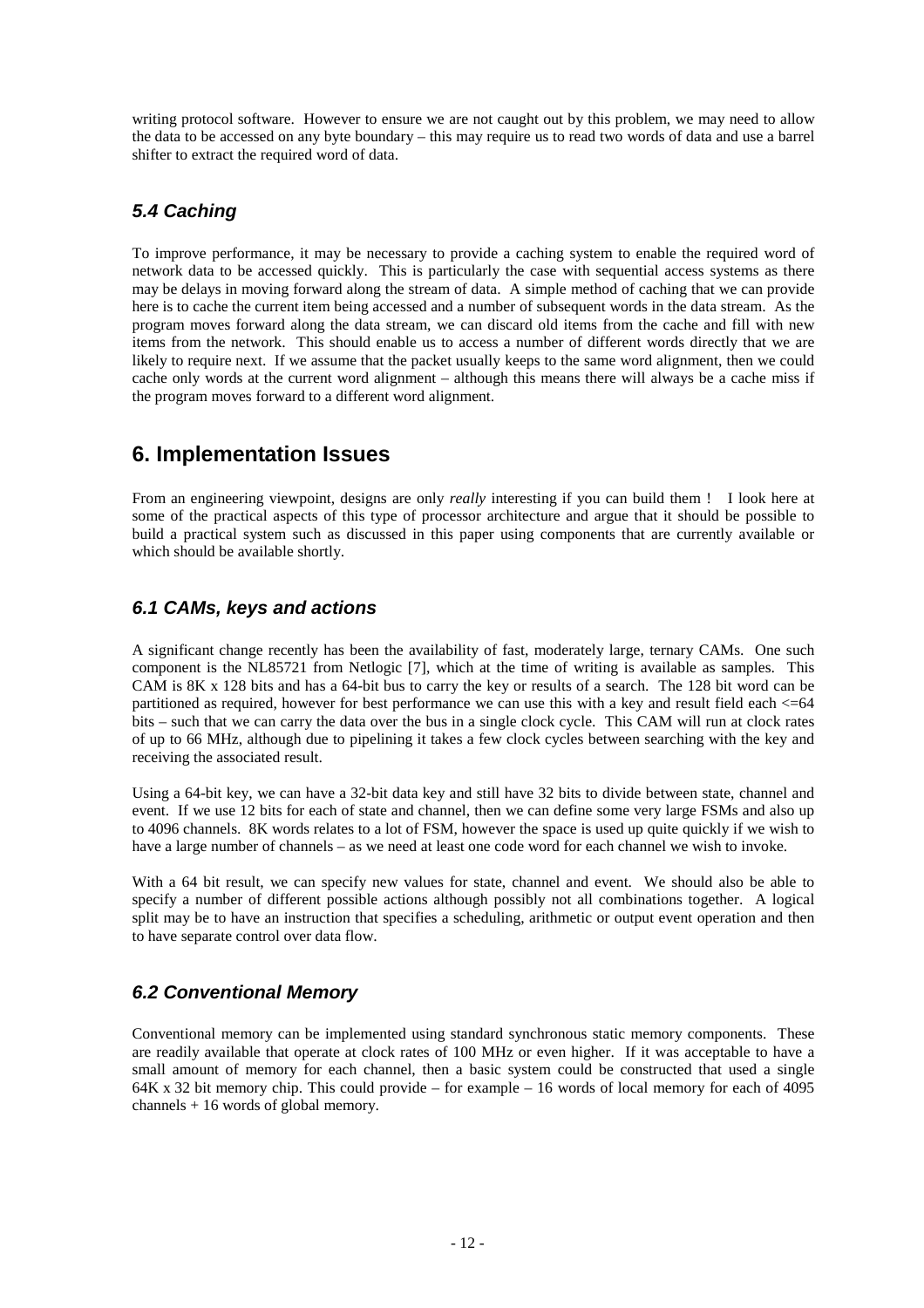#### **6.3 Control and actions**

Control of the CAM search and execution of action instructions can be implemented using a conventional micro-architecture, with micro-code control store, mapping table and sequencer etc. This could control the operation of most of the processor, except for any autonomous activities such as network data flow and any output event generation based on packet contents.

Arithmetic functions can be implemented using a conventional ALU and multiplexor structure with access to the external memory. Scheduling is closely tied in with key generation and this could be easily implemented as a series of key registers [state, channel, event, data], a local stack and access to external memory. Key registers could be updated as required from a number of possible sources including memory, stack or CAM result. For good performance, the data paths for scheduling should be separate from those used for arithmetic operations. This will not however be the case for access to memory unless this is kept in a separate memory space. The data key will be updated primarily from network data.

#### **6.4 Network data and Output events**

The implementation of the network data system will depend on whether this is via random or sequential access. A system using random access would probably be quite straightforward to design but would require implementation hardware that can provide large enough multi-port memory. A system that uses sequential access would require less resources but would ideally be enhanced with a caching mechanism which may not use many resources but will probably require quite a lot of logic to control the cache and transport the network data.

#### **6.5 Implementation and resources**

Apart from the external RAM and CAM, it should be possible to implement the remainder of a simple system within a single large FPGA. The choice of whether to use random or sequential access will depend on whether the FPGA technology used is able to provide large areas of multi-port memory. Alternatively, a sequential access system could be implemented albeit with a relatively small cache. The cache control logic should not consume much FPGA resources, although it could use a lot of 'design' time. The implementation of ALU and scheduling should not use too much resource despite the potentially wide bus widths used. The control system is generally light on resources, apart from the memory used for the micro-code control store – again this is resource hungry unless specifically supported by the FPGA. Implementation of output event generation will need to be combined with the network data system and should be straightforward.



**Figure 2 – Simple Associative Processor for Network Monitoring**

In conclusion, it should be possible to build a simple system with three components: an FPGA, a ternary CAM and a static RAM. Compromises may need to be made depending on the type of FPGA used –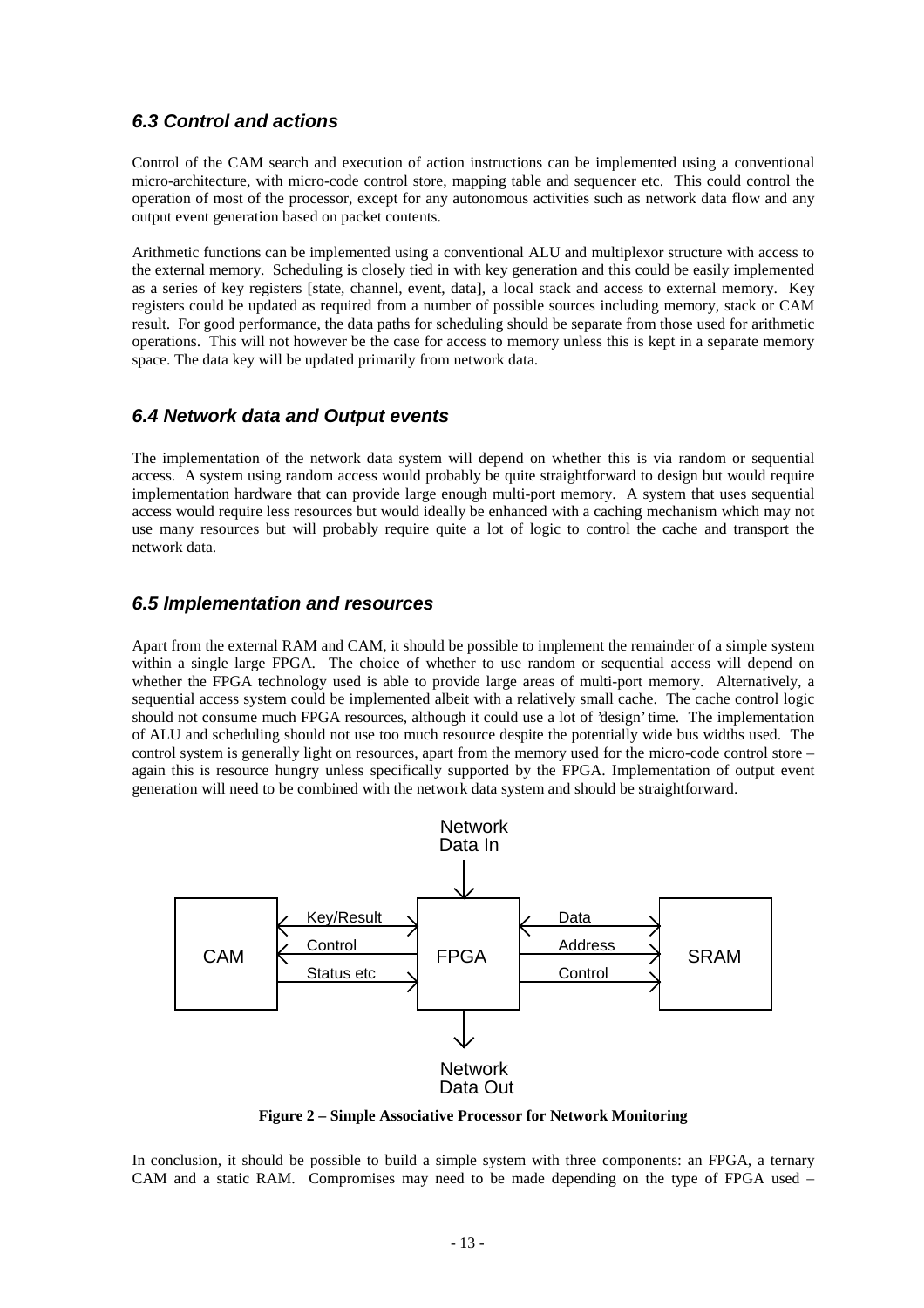particularly concerning whether large areas of RAM can be synthesized. A simple design should be able to fit within one of the commonly used FPGAs so long as it can provide small areas of RAM for queues and stacks. If a state-of-the-art FPGA is used such as the Xilinx Virtex [8] series, then it should be possible to implement a more sophisticated system, using random access to network data and providing relatively general output event generation.

## **7. Conclusions**

This paper looks at architectural proposals for a network traffic monitoring system that uses associative processing techniques. A method is presented that allows multiple FSMs to be implemented as processes that execute out of a single content addressable memory component. A process instance is referred to as a channel, and this retains its state in RAM between invocations. Only one channel can be active at any time, and channels can invoke each other using a variety of methods. This paper then looks at the types of actions that a FSM may perform and the various methods in which the FSM could access the network data. Finally, the practical issues of implementation are investigated.

A conclusion that is drawn from section six, is that it should be possible to build a practical system of the type discussed here using a small number of components. In terms of instruction execution time, this type of processor is slower than state-of-the-art von-neuman architectures. The associative processor however has an advantage when we wish to perform multiple comparisons – such as testing for network addresses or multiple possible values of packet formats – as we can perform these comparisons in parallel. Finally, the speeds of processors and conventional RAM have increased over time; it appears that this is currently happening with CAM components.

## **7.1 Further work**

The next stage of this work is to build a model of a hardware implementation of such a processor and to simulate the design. This can then be tested with a variety of simulated input data and monitoring 'programs' to evaluate the performance. From this work, it should be possible to identify potential problems and any performance bottlenecks. It would be interesting to compare of the performance and complexity of the various algorithms discussed in this paper to determine those which are the most suitable. Finally here, there needs to be more work on management of dynamic channels and the associated problems of termination and garbage collection.

A second stage can be to synthesize logic for a simulated processor and hence evaluate the amount of logic required for the design and the possible performance in terms of overall clock rate. This will inevitably lead to modifications in the model to improve performance. This will also aid choice of appropriate algorithms as noted above. Finally here, prototype hardware could be constructed and tested with real network traffic.

For such a system to be useful in the field, there will need to be suitable tools provided to enable a user to write monitor 'programs' in a high level language and to compile or synthesize these into the tables of code words required by the processor.

## **References**

- $\overline{a}$ [1] Gerald Tripp, Real Time Network Traffic Monitoring, Technical Report: 5-99, Computing Laboratory, University of Kent, May 1999.
- [2] K.E.Grosspietsch, Associative Processors and Memories: A Survey. IEEE Micro Vol. 12, No. 3, June 1992, pp. 12-19.
- [3] M. DePrycker, Asynchronous Transfer Mode: Solution for Broadband ISDN, 2<sup>nd</sup> Edition, Ellis Horwood, 1993.